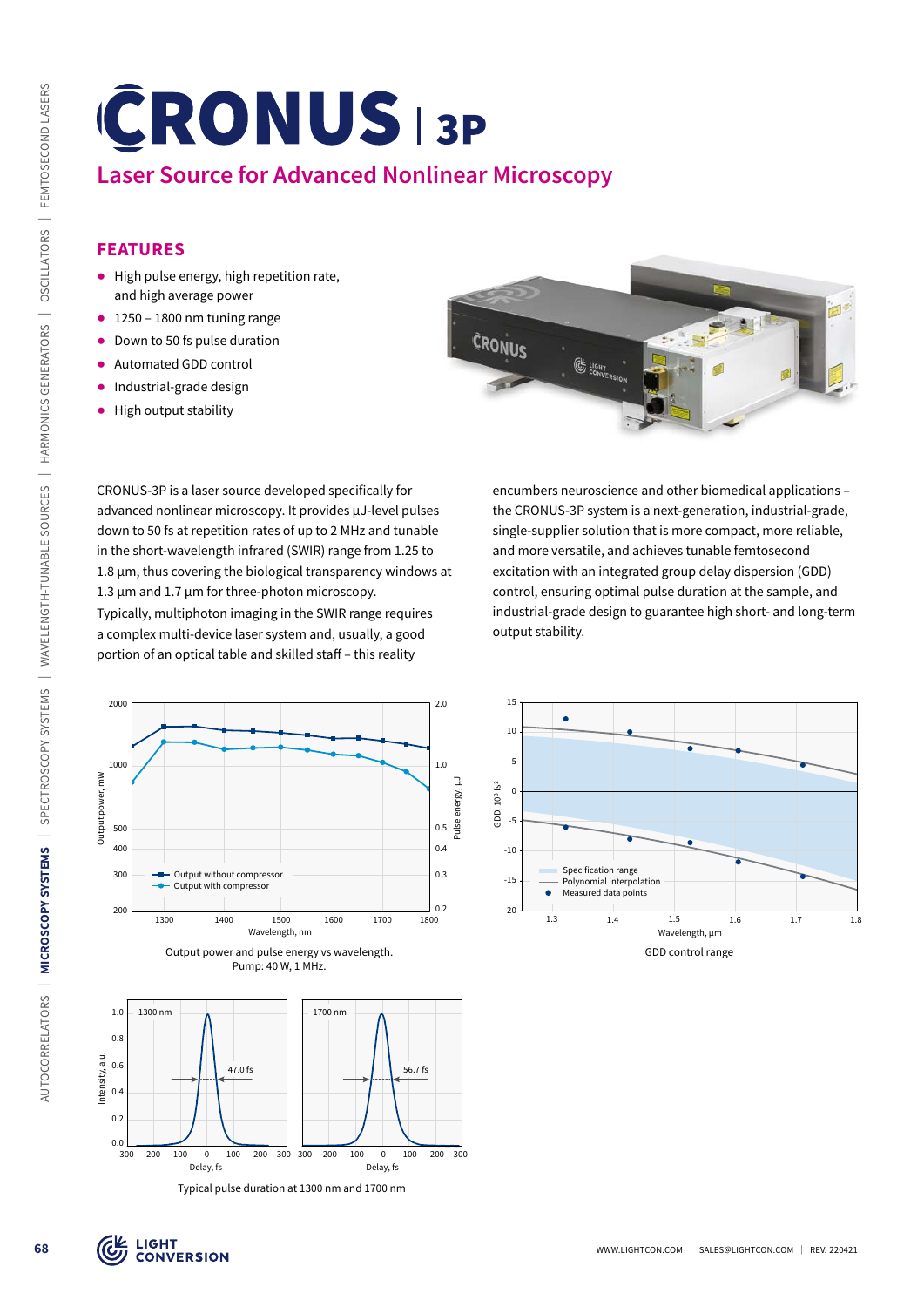| <b>Model</b>                                                                                                                                                     |                                        | <b>CRONUS-3P</b>                                                                                       |  |
|------------------------------------------------------------------------------------------------------------------------------------------------------------------|----------------------------------------|--------------------------------------------------------------------------------------------------------|--|
| Tuning range <sup>1)</sup>                                                                                                                                       |                                        |                                                                                                        |  |
| Repetition rate <sup>2)</sup>                                                                                                                                    | 1250 - 1800 nm<br>Single-shot to 2 MHz |                                                                                                        |  |
|                                                                                                                                                                  | 1300 nm                                | 1700 nm                                                                                                |  |
| <b>Pulse duration</b>                                                                                                                                            | $< 50$ fs                              | $< 65$ fs                                                                                              |  |
|                                                                                                                                                                  | > 1100 mW @ 1 MHz                      | > 800 mW @ 1 MHz                                                                                       |  |
| Output power                                                                                                                                                     | > 800 mW @ 2 MHz                       | > 500 mW @ 2 MHz                                                                                       |  |
| GDD control range <sup>3)</sup>                                                                                                                                  | $-4000$ to +9000 fs <sup>2</sup>       | $-12000$ to +3500 fs <sup>2</sup>                                                                      |  |
| Beam diameter <sup>4)</sup>                                                                                                                                      |                                        | $3 - 5$ mm                                                                                             |  |
| Beam quality $(M^2)$                                                                                                                                             |                                        | < 1.4                                                                                                  |  |
| <b>Beam ellipticity</b>                                                                                                                                          |                                        | > 0.8                                                                                                  |  |
| Beam divergence                                                                                                                                                  | $<$ 1 mrad                             |                                                                                                        |  |
| Long-term power stability, 24 h <sup>5)</sup>                                                                                                                    | $\leq 1\%$                             |                                                                                                        |  |
| Pulse-to-pulse energy stability, 1 min 5)                                                                                                                        | $< 1\%$                                |                                                                                                        |  |
|                                                                                                                                                                  |                                        |                                                                                                        |  |
| <b>OUTPUT WITHOUT COMPRESSOR</b>                                                                                                                                 |                                        |                                                                                                        |  |
| Output power                                                                                                                                                     | > 1500 mW @ 1 MHz<br>> 1000 mW @ 2 MHz | > 1050 mW @ 1 MHz<br>>700 mW @ 2 MHz                                                                   |  |
| <sup>1)</sup> Alternative configuration with additional 920 nm output is available, contact sales@lightcon.com.                                                  |                                        |                                                                                                        |  |
| <sup>2)</sup> Lower repetition rate and higher pulse energy options available.                                                                                   |                                        | DANGER: VISIBLE AND/OR INVISIBLE<br>LASER RADIATION AVOID EYE OR SKIN<br>EXPOSURE TO DIRECT, REFLECTED |  |
| 3) Continuously controlled dispersion that can be added before the microscope, i.e., -3000 fs <sup>2</sup> compensates a microscope with +3000 fs <sup>2</sup> . |                                        | OR SCATTERED RADIATION<br><b>CLASS 4 LASER PRODUCT</b>                                                 |  |
| 4)<br>1/e <sup>2</sup> , measured at compressor output.<br><sup>5)</sup> Expressed as NRMSD (normalized root mean squared deviation).                            |                                        |                                                                                                        |  |
|                                                                                                                                                                  |                                        |                                                                                                        |  |
| 1.03                                                                                                                                                             |                                        |                                                                                                        |  |
| NRMSD = 0.38 %                                                                                                                                                   |                                        |                                                                                                        |  |
| 1.02                                                                                                                                                             |                                        |                                                                                                        |  |
|                                                                                                                                                                  |                                        |                                                                                                        |  |
| 1.01                                                                                                                                                             |                                        |                                                                                                        |  |
| Power, a.u.                                                                                                                                                      |                                        |                                                                                                        |  |
| 1.00                                                                                                                                                             |                                        |                                                                                                        |  |
| 0.99                                                                                                                                                             |                                        |                                                                                                        |  |
|                                                                                                                                                                  |                                        |                                                                                                        |  |
| Percentile range<br>0.98<br>Average                                                                                                                              |                                        |                                                                                                        |  |
| Overall NRMSD                                                                                                                                                    |                                        |                                                                                                        |  |
| 0.97<br>$\pmb{0}$<br>$\overline{2}$<br>8<br>4<br>6                                                                                                               | $10\,$                                 |                                                                                                        |  |
| Time, h                                                                                                                                                          |                                        |                                                                                                        |  |
| Long-term power stability,<br>measured at 1700 nm over 10 h                                                                                                      |                                        | Beam profile at 1300 nm,<br>4.2 mm diameter $(1/e2)$                                                   |  |
|                                                                                                                                                                  |                                        |                                                                                                        |  |
|                                                                                                                                                                  |                                        |                                                                                                        |  |
| <b>DRAWINGS</b>                                                                                                                                                  |                                        |                                                                                                        |  |
| 826.5                                                                                                                                                            |                                        |                                                                                                        |  |
| 773.5                                                                                                                                                            |                                        |                                                                                                        |  |
| ∶⊩⊟<br>$\sim$                                                                                                                                                    |                                        |                                                                                                        |  |
|                                                                                                                                                                  | bt                                     |                                                                                                        |  |
|                                                                                                                                                                  |                                        |                                                                                                        |  |
| 378                                                                                                                                                              |                                        |                                                                                                        |  |
| 538                                                                                                                                                              |                                        |                                                                                                        |  |
|                                                                                                                                                                  |                                        |                                                                                                        |  |
| 00                                                                                                                                                               | $\mathbf{o}$                           |                                                                                                        |  |
| ंटि                                                                                                                                                              |                                        |                                                                                                        |  |
| 125                                                                                                                                                              | Main Output<br>$h = 125$               |                                                                                                        |  |
| Reference Point<br>for Metric Table<br>ی نی<br>i∞i                                                                                                               |                                        |                                                                                                        |  |
| i +<br>اہ `<br>Reference Point<br>14.5<br>30<br>for Imperial Table<br>29.9<br>560                                                                                | Alternative Output<br>$h = 125$        |                                                                                                        |  |
|                                                                                                                                                                  |                                        |                                                                                                        |  |
| CRONUS-3P drawing                                                                                                                                                |                                        |                                                                                                        |  |
|                                                                                                                                                                  |                                        |                                                                                                        |  |
|                                                                                                                                                                  |                                        | www.phototechnica.co.jp                                                                                |  |
| SALES@LIGHTCON.COM  <br>WWW.LIGHTCON.COM<br>REV. 220421                                                                                                          |                                        | <b>THE LIGHT</b><br>フォトテクニカ株式会社                                                                        |  |

# **OUTPUT WITHOUT COMPRESSOR**

| $>$ 1500 mW @ 1 MHz | > 1050 mW @ 1 MHz |
|---------------------|-------------------|
| $>$ 1000 mW @ 2 MHz | > 700 mW @ 2 MHz  |





# **DRAWINGS**







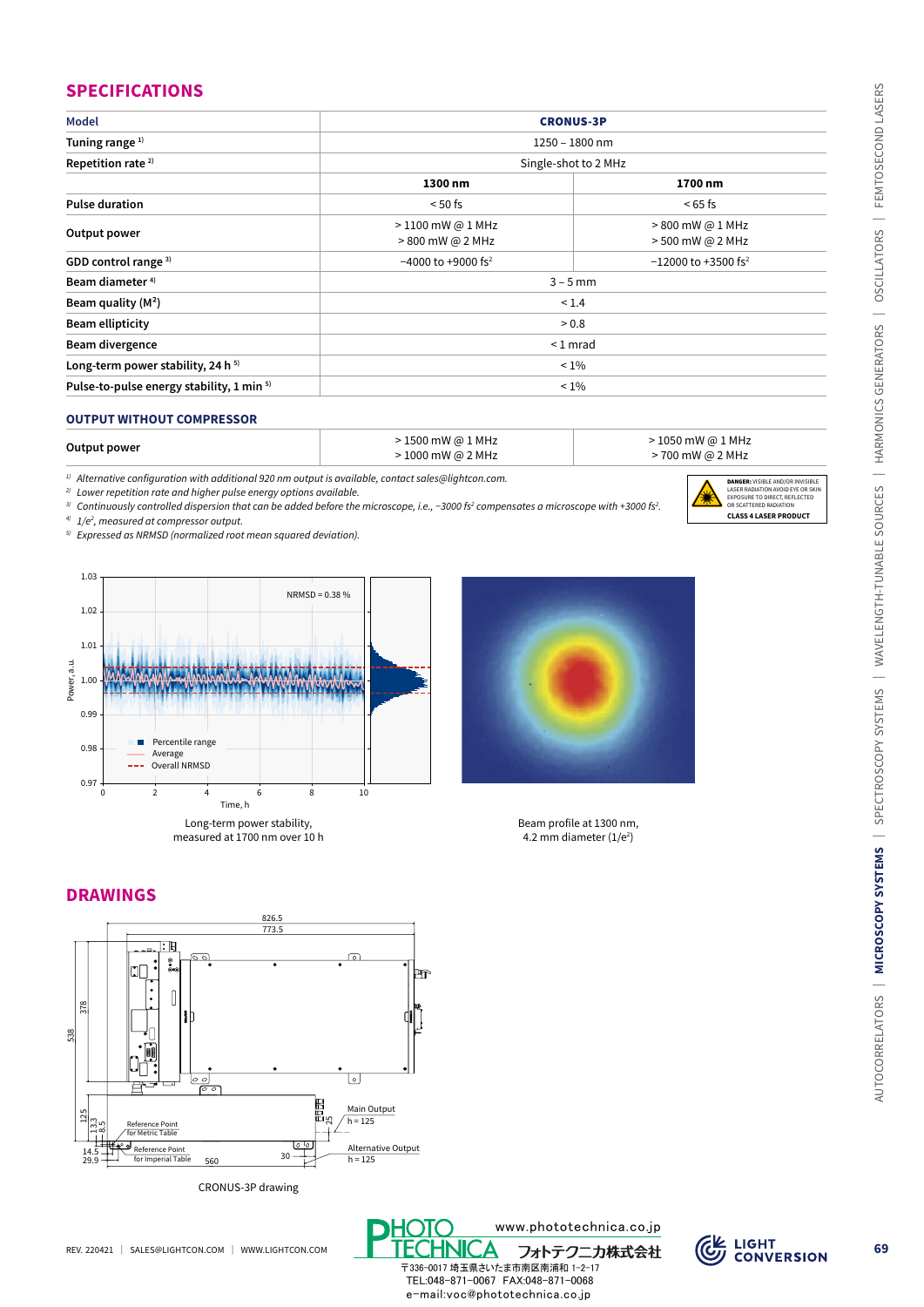# **Three-Channel Wavelength-Tunable Femtosecond Laser**

# **FEATURES**

- ᰋ Three simultaneous and synchronized outputs
- ᰋ Watt-level output, high repetition rate
- ᰋ Automated GDD control
- **•** Industrial-grade design
- ᰋ High output stability

CRONUS-2P is a femtosecond laser providing watt-level three simultaneous and synchronized outputs with high repetition rate, short pulse duration, and GDD control, making it the ultimate source for nonlinear microscopy. Two outputs are independently tunable in the 680 – 960 nm and 960 – 1300 nm ranges, while the third is fixed at 1025 nm. The CRONUS-2P can be used for simultaneous excitation of multiple fluorescent probes, calcium indicators, or opsins at their absorption maxima, whereas second- and third-harmonic emission (SHG and THG) can be spectrally shifted for ease of detection or resonant enhancement.



The three simultaneous outputs also enable advanced coherent anti-Stokes and stimulated Raman scattering (CARS and SRS) applications with dual-band imaging, a broader selection of vibrational resonance frequencies, constant-difference dual-beam tuning, resonant enhancement, and more.

CRONUS-2P is a fully automated and robust next-generation laser system built on over 25 years of experience in designing and manufacturing femtosecond lasers and wavelengthtunable sources.